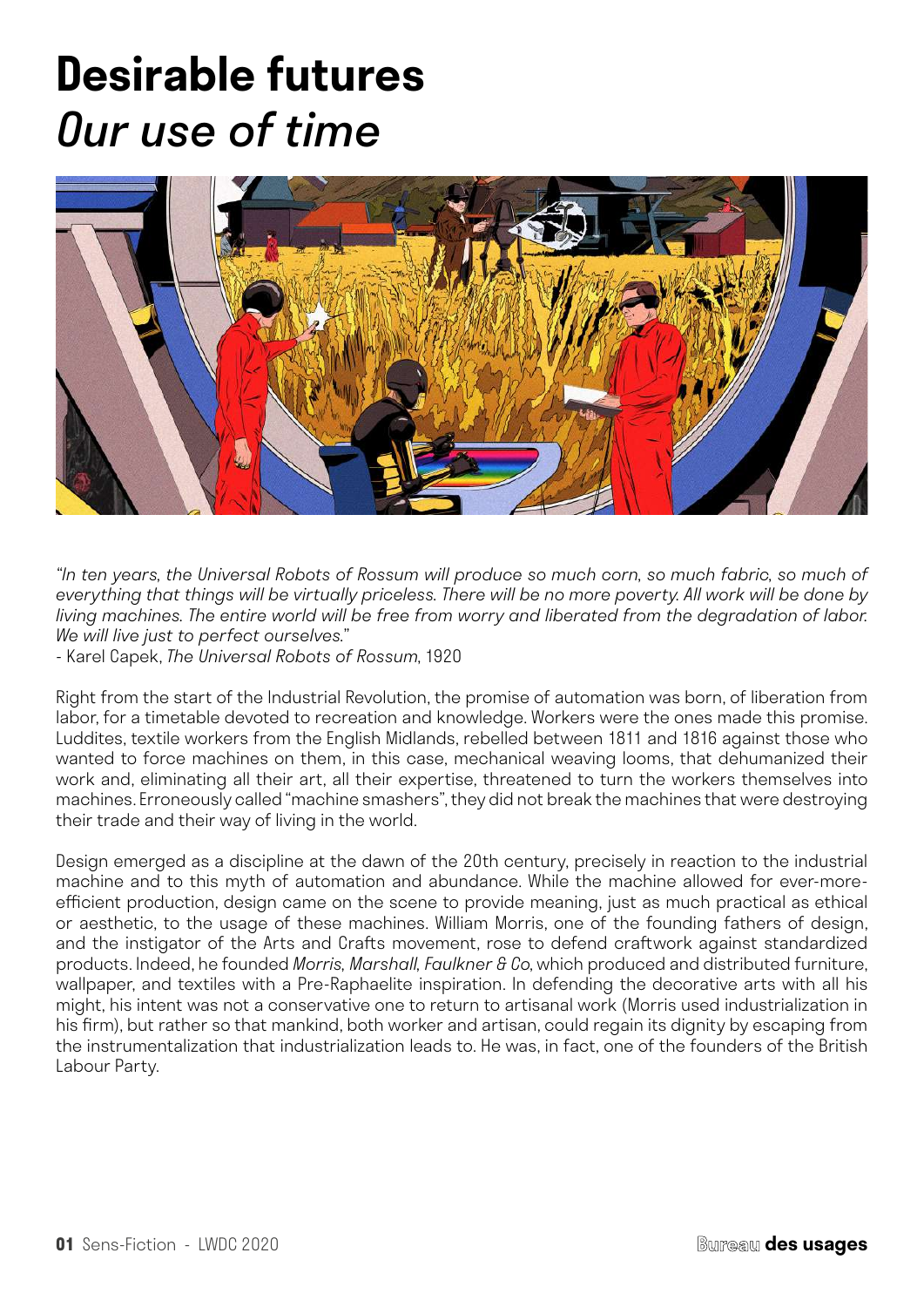

William Morris, *News from nowhere: An Age of Rest,* 1890

*"This opinion that, as far as I can perceive, seemed as natural at the time as it seems absurd today, was that, as long as the world's everyday work is done entirely by automatic machines, the energies of the most intelligent part of humanity would be freed to follow higher forms of art, as mature as science and the study of History. It was strange, was it not, that they ignore in this way this aspiration to complete equality, which we now recognize as the common thread that ties together any happy human society?"* 

This excerpt from his utopian novel *News from Nowhere, or An Age of Rest* remains relevant today in many ways: machines are not the solution, as they will not, through generalized automation, free up the time necessary for every person's fulfillment. Machines are tools like any other, including artificial intelligence; they must be used to serve humanistic values. It is indeed in our rapport with projects, in our ways of extending our being into collective action, in our relationships with others, that we find the key to the transformation of work. Another historical detour illustrates the role of design in this matter. Catharine Beecher, in her treatise on home economics in 1840, brings functionalism - *"Form follows function(1)"* - into the domestic sphere. She advocates the development of automation for certain tasks, foreshadowing household appliances and the fully equipped kitchen, not for the glorification of technology, but for a social good: going without servants and, thus, allowing for the abolition of slavery and the liberation of women.

How can we imagine, a century later, this kind of commitment on the part of design to the transformation of our relationship to work? What kinds of fictions should be filled with everyday artifacts, in order to bring an alternative to life? To answer these questions, let us first identify the challenges we face today.

<sup>1.</sup> Hypothesized by Chicago architect Louis Sullivan in a treatise on architecture for the composition of skyscrapers.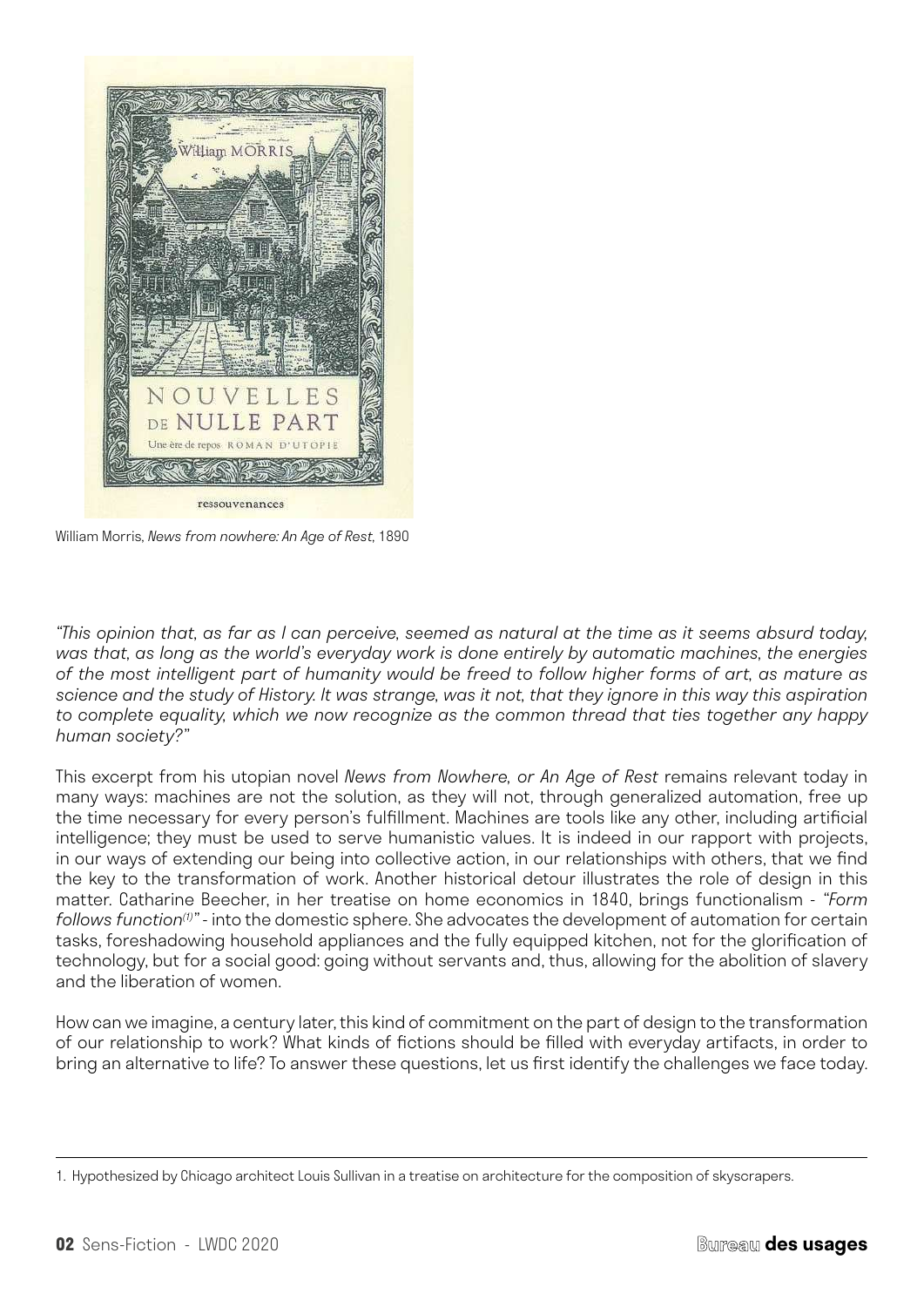#### **All Work deserves pay**

The Industrial Revolution, through the division of labor and the consequent distancing of individuals from the production of a body of work, dispossessed specialized workers of their creative faculties; this is what Simone Weil called oppression, in a different way, but not precluding economic exploitation. The work is not in the task, and work is not employment. Employment is what is endorsed by a salary, which allows us to have purchasing power, to satisfy needs, and, within our society of abundance, keep the capitalist machine and production going. Work is how, through accomplishment and through production of a piece of work, we cultivate a certain presence in the world, a reason for existing. It is an essential means of fulfillment, of gaining knowledge, of personal development. For this reason, certain unpaid activities can still be considered work: gardening to cultivate one's relationship with living beings, reading and writing to develop thought processes, cooking to develop one's palate and knowledge of the *terroir*, etc. All these activities remain essential; they require constant soul-searching, as opposed to alienating employment that calls for repetitive tasks. Alienation is not the sole domain of specialized workers; it is also experienced by executives and office workers. This is what the bestseller *Bullshit jobs* by David Graeber showed us. He demonstrated in this essay that contemporary society is based on the alienation of the vast majority of office workers, who are driven to devote their lives to useless, mundane tasks, while remaining fully aware of the superficiality of their contribution to society.

### **The fiction that is the job market**

For these reasons, "the notion of the job market is thus based on a legal fiction", according to Alain Supiot<sup>(2)</sup>. It is built on the concept of human capital, as if mankind and its capacity for work were a resource like any other. This fiction, where work is equivalent to employment, this manipulation of work, is built through "the cultural hegemony of the absolute marketplace". Within this structure, employees are more or less efficient representatives of a single standard and are, de facto, in competition with one another. Conversely, in a vision of work that is emancipated from employment, workers are unique individuals who create unique things. One of the COVID crisis' experiments that we've just lived through has been, over a short period, based on this distinction, due to massive partial unemployment. For nearly two months, almost 8 million white-collar workers kept being paid, though not to actually execute tasks. Behaviors, passions, and hobbies developed during this pause, and we would bet that many career changes will have been generated during the Spring of 2020. This period was also one of the expansion of distance working, a positive push into the future, where resistance to the usage of certain technologies was overcome by necessity. The already-porous boundaries between the home and work spheres will become even more so, just as much in terms of scheduling as on a spatial dimension. The role of design is to support this transition, not from a personal point of view by coaching individuals on their life plans, nor from a political stance by allowing for a decoupling of work from income, but rather to provide comfort and practicality within these new usages. It is, in fact, in the design of artifacts, spaces, and services that contribute to the growth of these new work habits that the transformation will occur.

<sup>2.</sup> *Le travail au XXIème siècle (Work in the 21st century)*, dir. Alain Supiot, Editions de l'Atelier, Paris, 2019.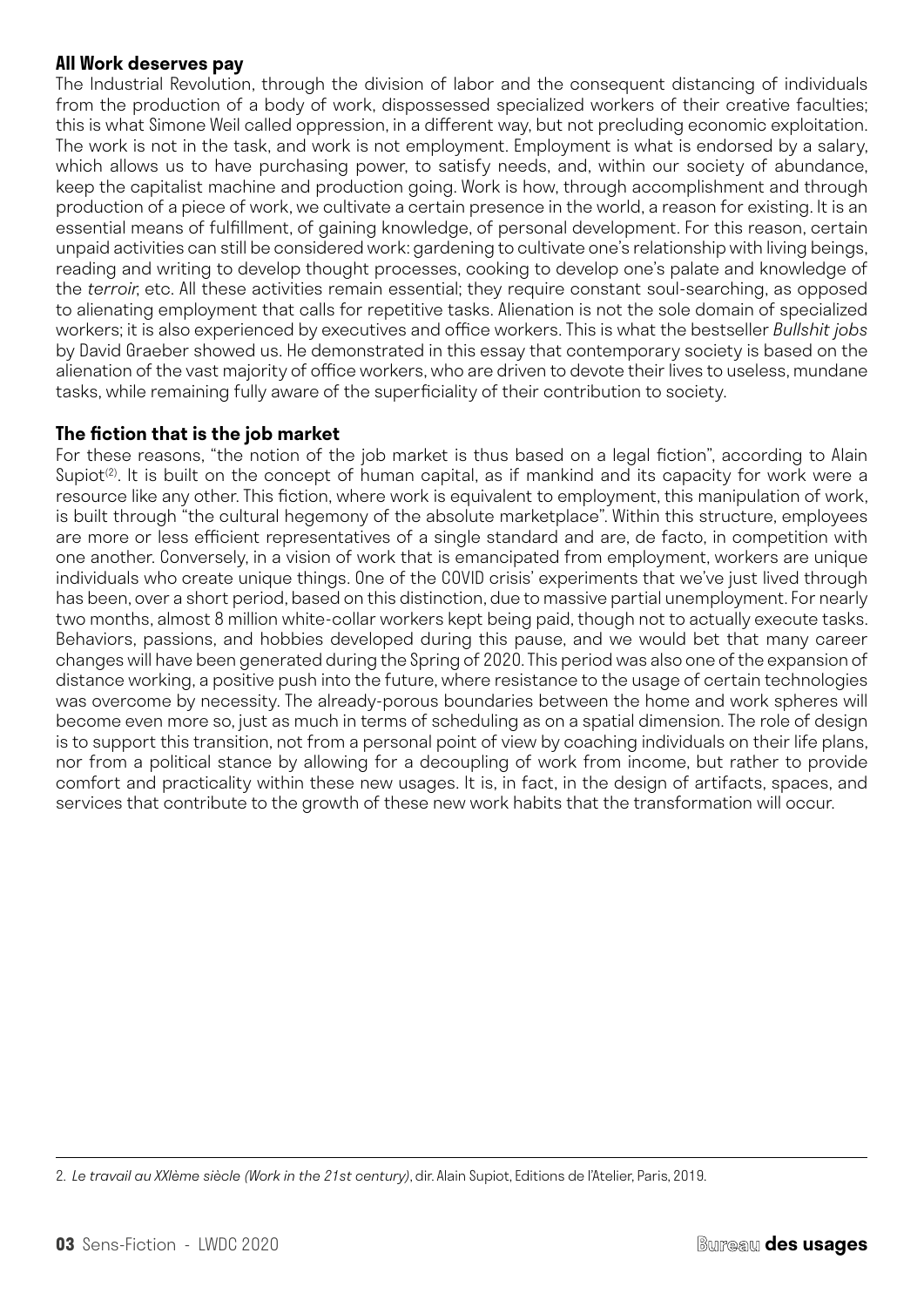

A robotic platform at Amazon in Bretigny-sur-orge

### **Automation and essential industries**

Incidentally, the myth of automation is still being rolled out today. We continue to hear about the advent of autonomous vehicles and cashiers disappearing from supermarkets; there is a decreasing need for warehouse staff and workers at Amazon, and Teslas are built almost entirely by mechanical hands. These examples, though anecdotal, will increasingly encourage other employers to do the same, since economies of scale are lowering the cost of robots, a ripple effect that will cause an onslaught. Faced with this, a reaction (in the reactionary sense) is forming around *labor value*, which is, in fact, *employment value*; so, there is an attempt to ensure that technological evolutions call for a transformation that is much bigger than just our relationship to work. More recently, reactions to the pandemic may be moving things in this direction, first of all, in terms of value: industries considered "essential" are not always those who were most valued, both in material terms and in terms of vocations. On the other hand, there are the jobs that machines cannot replace, because what matters in them is not necessarily the task, but the relationship. Beyond health care workers, from epidemiologists to nursing assistants, whose usefulness and human-centered approach are clear, it's not scanning the bar codes of an item at a cash register that is valued by the consumer, who prefers to stand in line for a human cashier, rather than an automatic check-out counter; it's about the attention they receive. Though the cashier function is easily replaced by a machine, this is not the case for the relationship between a retailer and a consumer. Why visit a dehumanized shop if you can order online and have things delivered in just a few hours? It is telling that the notion of experience is being harnessed to such an extent in this situation. From this point on, one of the key roles of design is to reinvent environments and tools for these industries that make sense in the face of automation and that produce new types of interactions. What kind of shop has an automated check-out system, yet remains a true destination, due to a certain human presence? And also, how is it possible to foster vocations for hands-on fields such as agriculture or craft-making? Multiple job-holding can be the result of a bumpy career path (imposed multi-activity), but it can also emerge out of a search for meaning and self-realization. How, using digital tools but also through the organization of chronotopes and thus, living spaces, can we allow for these practices to coexist? These lockdown periods are also times when methods such as distance working have clearly circulated all over the globe. Design must take into account this transformation in working environments and domestic spaces, and of the emancipatory joy that the diversification of ways of working provides.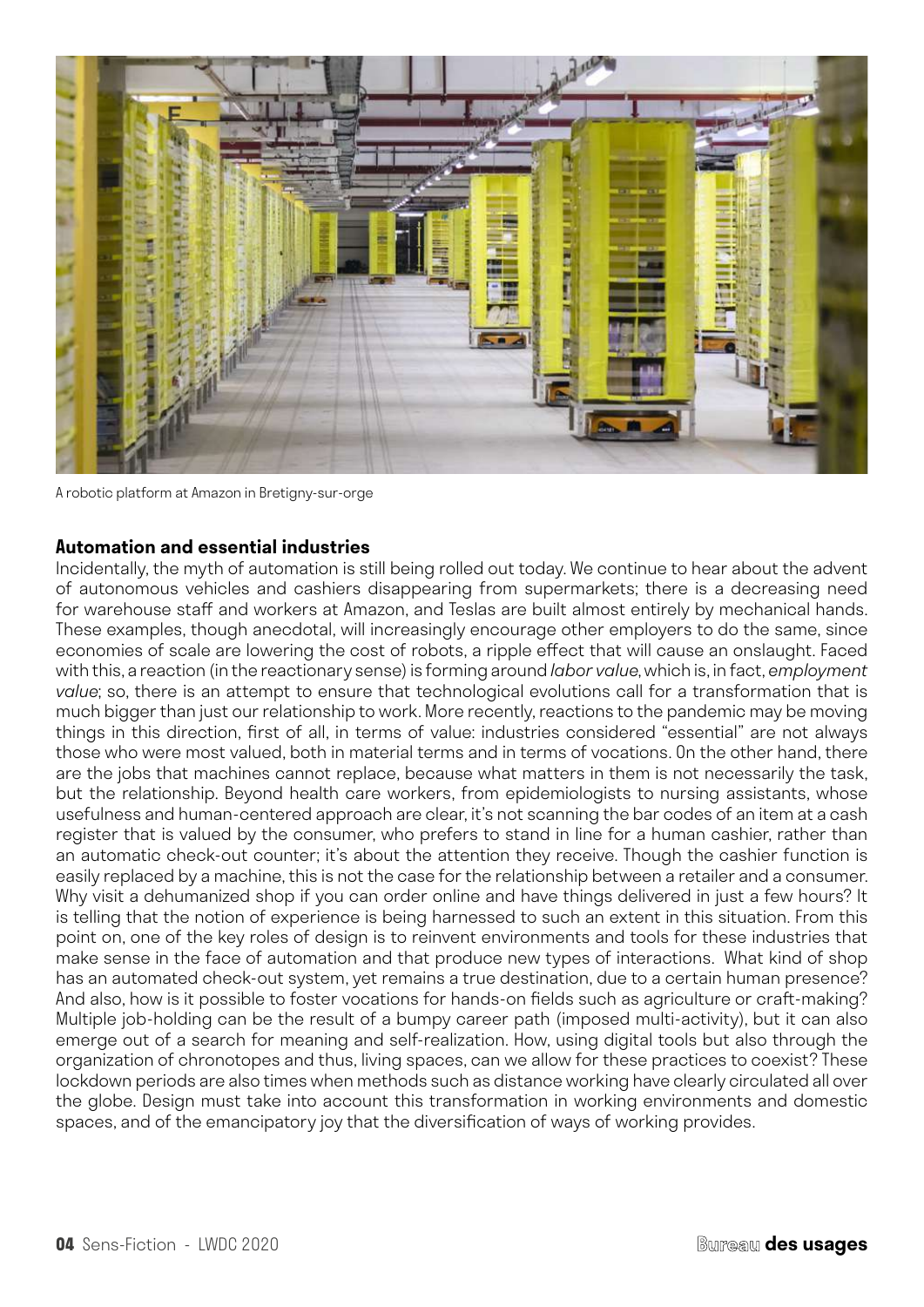

One of the shared spaces in our co-living project, created in collaboration with Accor and architects Hardel-Le Bihan

## **Co-Living**

Our Studio has long been interested in hybrid concepts combining work and personal life. Prior to the Industrial Revolution, work was not a truly distinct activity from the rest of life. One didn't *go* to work, nor *clock in* at the factory; there was no clear distinction between productive social time and personal time. Harvest time was, for example, both work and a major social event, where people came together, talked, and learned something. The situation has greatly changed, but it's an undeniable fact that new communities are emerging. They're not necessarily tied to a certain territory, but rather, are linked together by areas of interest, values, and shared projects. How can we reconcile work life and personal time? Cohabitation and privacy? Compensation and commitment? We have developed, in collaboration with Accor and architects Hardel and Le Bihan, a fictional vision of a property development that, through spaces, services, and a certain economic model, presents a projected Parisian mixed-used building for work and civic engagement, work life and personal time. What emerged was a base open to all, something like a village square during harvest time, where everyone meets up spontaneously or according to certain events or a schedule. Shared living spaces, envisioned as shared workshops where certain practices can develop and knowledge can be shared: collective kitchens, librairies, and game rooms, intimate spaces in a variety of configurations depending on the wishes of the "co-residents", and, finally, a distinct working space, a coworking zone, that allows each of the "co-livers", as well as other employees, to do business in an adapted environment.

Designing environments and working tools proves that there are alternatives to the runaway alienation prevalent in our capitalist societies. These fictional objects allow us to bet on an evolution in the world of work, which can move toward greater fulfillment; that digital tools are ubiquitous and, as such, they can help us not to work starting at 5 in the morning from our kitchen table, but rather to work from a distance, for example, cultivating a mountain-top garden, and that they will allow us to form new communities, no longer based on subsistence nor need, but on a community of shared values, and in doing so, preserve the individual freedom to contribute.